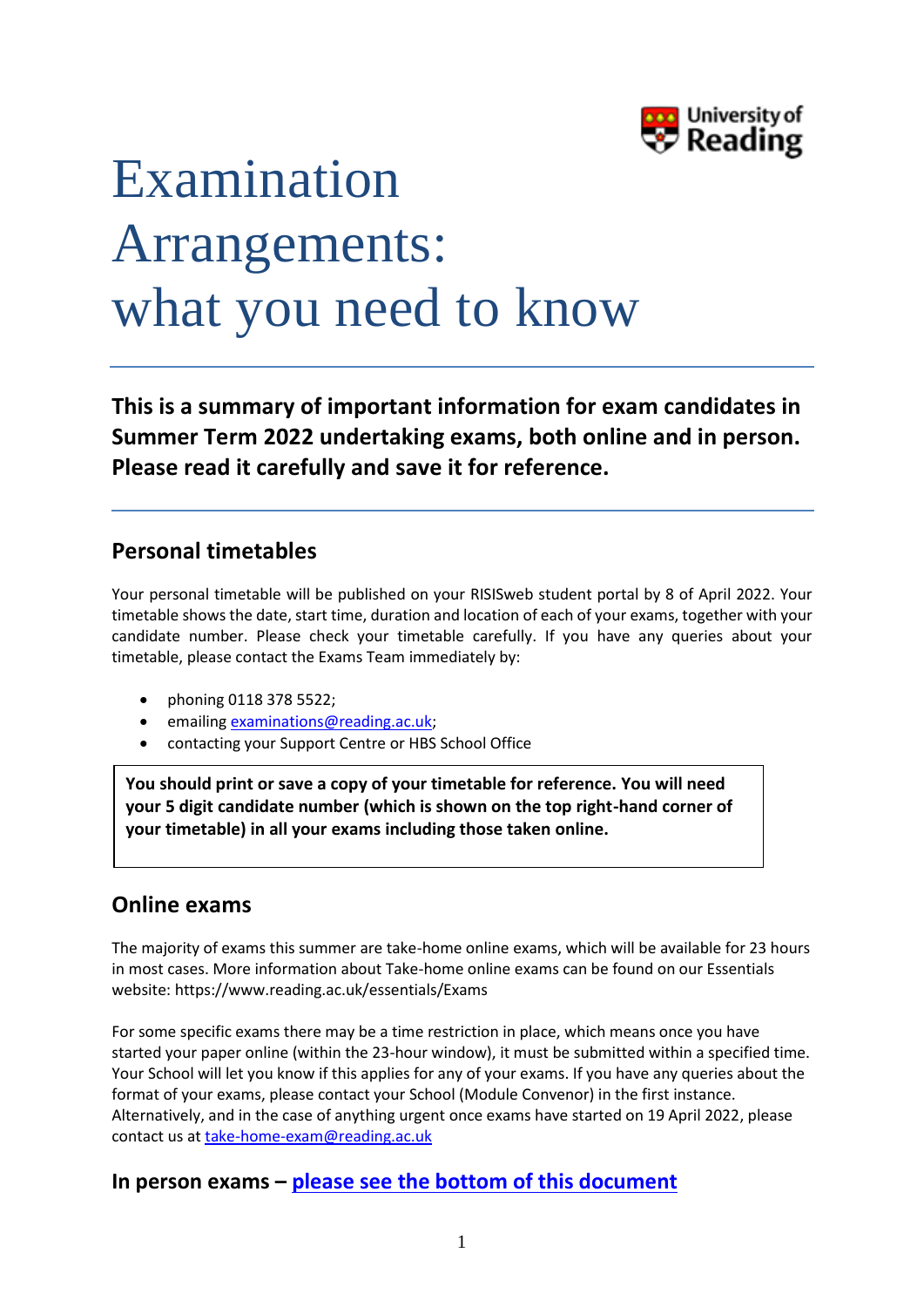## **Calculators and dictionaries**

You should consult your Department/School for information about the use of calculators and dictionaries in exams. The University's policy is available at: <https://www.reading.ac.uk/essentials/Exams/Sitting-your-exams/dictionaries-calculators>

## **Cheating**

Cheating, which is the attempt to gain an advantage for oneself or another by deceit, and other misconduct, are breaches of discipline under the University's Regulations for Conduct and are punishable by a range of sanctions.

- **a) Cheating in assessed coursework (for example, dissertations, long essays or projects) and open book examinations (including online take-home exams) includes, but is not restricted to:**
- i. Plagiarism. For the purposes of these regulations, plagiarism is defined as the fraudulent representation of another's work as one's own. This applies whatever the source of the material (for example, a published source, the web, or the work of another student), whether the material is copied word for word or paraphrased, and whatever the extent of the material used. Wilful and deliberate disregard for good academic practice in respect of attribution of material will be construed as plagiarism. [Please note that programme handbooks normally provide discipline-specific advice on the appropriate use and attribution of source material].
- ii. Taking a copy of another student's work without his or her permission (whether or not this work is subsequently plagiarised).
- iii. Reproduction of work assessed elsewhere Unless otherwise stated, it is not permissible for a piece of work submitted for assessment to include substantial sections which are drawn from another piece of work submitted for a qualification, whether of this University or another awarding body. In the case of assessments where the incorporation of work from another assessment is permitted, the relevant School will inform students accordingly. Any material in an assignment which has been drawn from another piece of work submitted for a qualification should be clearly indicated with a reference to the assessment and qualification for which the material was previously submitted.
- iv. Falsifying data, evidence, or experimental results.
- v. Collusion: acting with another student with the intention to deceive.
- vi. Contracting to cheat: commissioning a third party (e.g: essay mill/ghost-writer/dissertation writing company/family member/friend/another student) to produce an assessment which is then submitted. Please note that payment of any kind need not have been requested or made.
- vii. Acting as an intermediary for another student to commission a third party as above. Acting as an intermediary may cover acting as a "middle person" to aid or facilitate another student to contract to cheat. It could also extend to recommending or signposting another student to a company or website knowing that the student intended to contract to cheat. This is a disciplinary offence which is actionable under the University's Disciplinary Policy as a breach of the Regulations for Student Conduct:

[http://www.reading.ac.uk/web/files/Calendar/G4\\_Student\\_Disciplinary\\_Procedure.pdf](http://www.reading.ac.uk/web/files/Calendar/G4_Student_Disciplinary_Procedure.pdf) [http://www.reading.ac.uk/web/files/calendar2016-17/Section\\_G3\\_Student\\_Conduct.pdf](http://www.reading.ac.uk/web/files/calendar2016-17/Section_G3_Student_Conduct.pdf)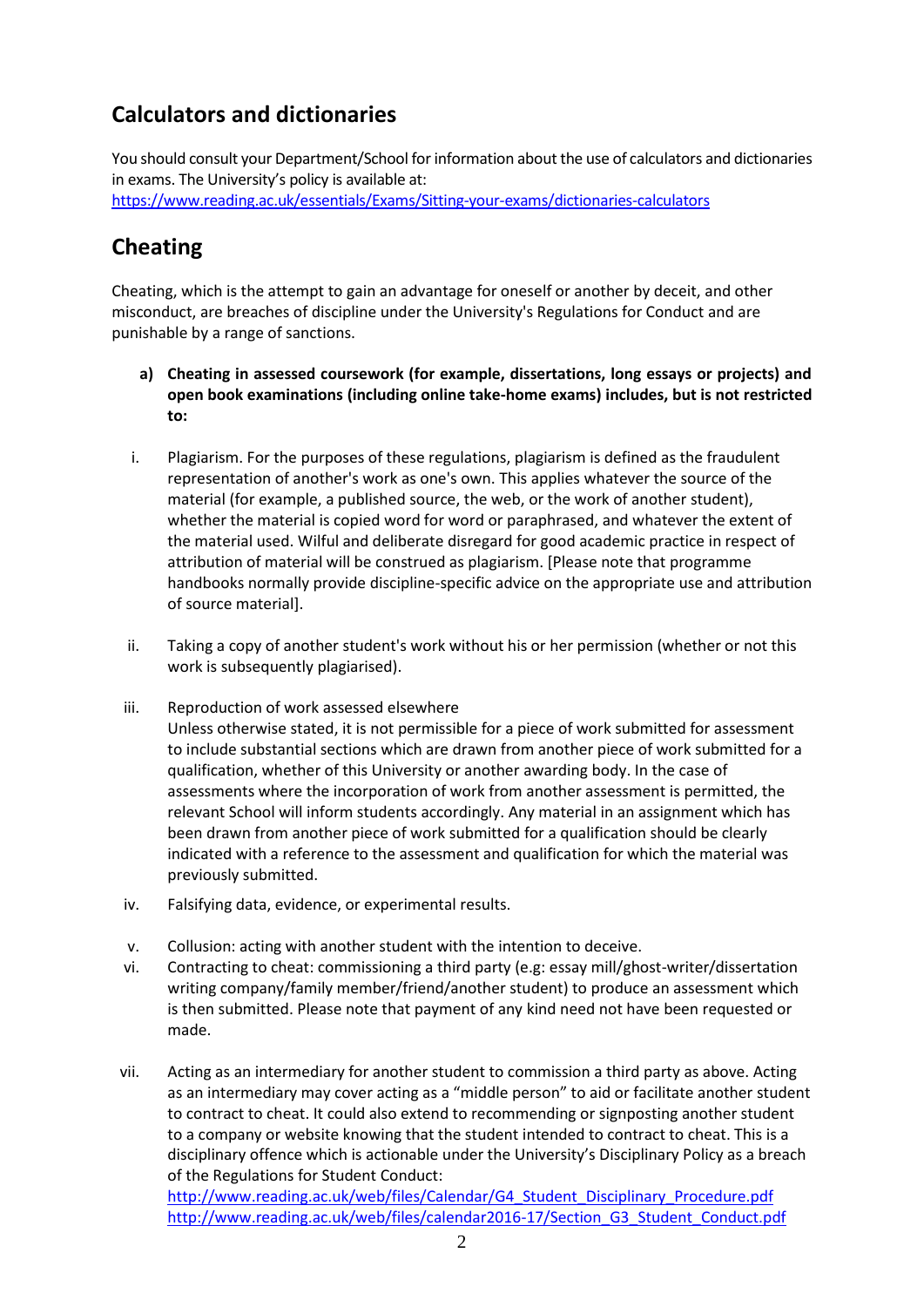#### **b) Cheating and other academic misconduct in written examinations (including in-class tests and examinations administered by a School/Department) include, but are not restricted to:**

- i. Taking into the examination hall, or possessing while in the examination hall, any books, memoranda, notes or other similar material (including material held electronically) except that students are permitted to deposit such material in an area designated by the invigilator prior to the start of the examination. Material which has been supplied by the invigilator or authorised by the Examiners is exempt from this proscription.\*
- ii. Taking into the examination hall or possessing while in the examination hall any device which permits communication with others or receipt of communication from others or receipt of information;\*
- iii. Copying from, consulting or otherwise making use of another candidate's script; or attempting to copy from, consult or otherwise make use of another candidate's script;
- iv. Improperly aiding or attempting to aid another candidate, or improperly obtaining or attempting to obtain aid from any person;
- v. Consulting or attempting to consult, any books, memoranda, notes or any other similar material (including material held electronically) while present in the examination hall during the period of the examination;\*
- vi. Impersonating or attempting to impersonate another candidate or being knowingly impersonated.

\* Please note: For the purposes of these regulations, 'examination hall' includes the examination room, the toilets and any other areas to which candidates have access during the examination.

#### **c) Other academic misconduct in written examinations**

- i. Candidates are not allowed under any circumstances to talk to each other or to behave in a manner likely to disturb or distract other candidates during an examination.
- ii. Candidates are not permitted to smoke in the exam room. Candidates are not permitted to eat in the exam room and are permitted to drink still water only, except where a specific alternative arrangement has been agreed in respect of eating and/or drinking in the exam room, which would normally be on the grounds of health or wellbeing.
- iii. Candidates are not permitted to have a pencil case or other container in the vicinity of their examination desk, unless the pencil case or container is transparent.
- iv. It is forbidden to remove an examination script or a part of an examination script from the examination room.
- v. Candidates are not allowed to leave the examination before it has finished without the permission of the invigilator or to leave the examination room temporarily for any purpose without the permission of the invigilator.
- vi. Invigilators are authorised to instruct candidates who are talking or behaving in a disruptive manner to leave the room. Invigilators will report candidates whose conduct appears to constitute cheating.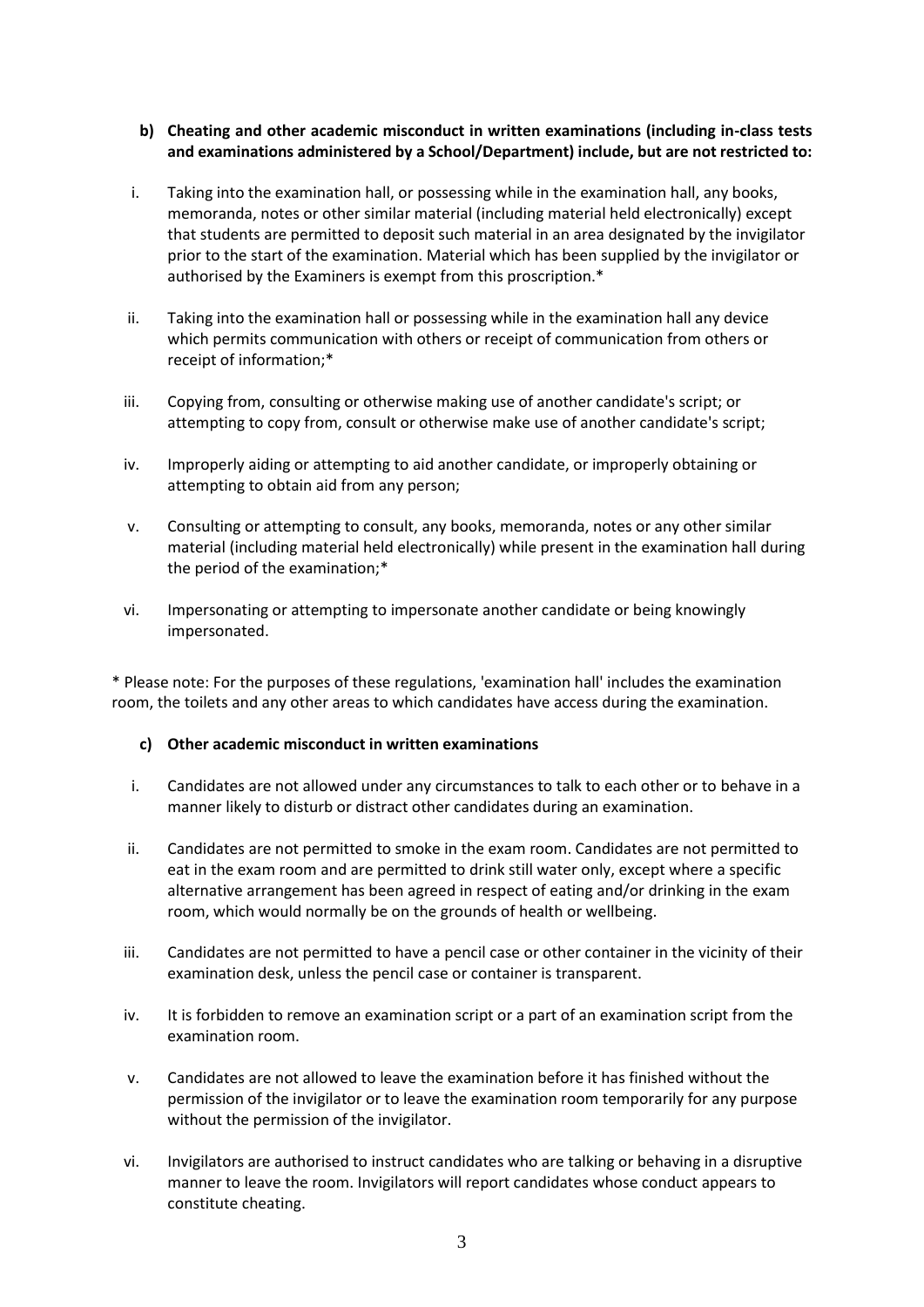vii. It is an offence to disregard a legitimate instruction given by an invigilator. Candidates failing to comply with such instructions will be liable to disciplinary action.

#### **d) Other academic misconduct**

- i. It is an offence of academic misconduct to submit false or misleading evidence in support of an extenuating circumstances form. This is a disciplinary offence which is also actionable under the University's Disciplinary Policy as a breach of the Regulations for Student Conduct: [http://www.reading.ac.uk/web/files/Calendar/G4\\_Student\\_Disciplinary\\_Procedure.pdf](http://www.reading.ac.uk/web/files/Calendar/G4_Student_Disciplinary_Procedure.pdf) [http://www.reading.ac.uk/web/files/calendar2016-17/Section\\_G3\\_Student\\_Conduct.pdf](http://www.reading.ac.uk/web/files/calendar2016-17/Section_G3_Student_Conduct.pdf)
- ii. It is an offence to commence or continue research without the appropriate ethical clearance. A breach of the University's research and ethics policies (Code of Good Practice in Research) is the failure to comply with the University's guidelines and policies on ethical clearance for research. [http://www.reading.ac.uk/web/files/office-of-the](http://www.reading.ac.uk/web/files/office-of-the-universitysecretary/UCOGPR_UBRIappro25Nov13_updateApr2017.pdf)[universitysecretary/UCOGPR\\_UBRIappro25Nov13\\_updateApr2017.pdf](http://www.reading.ac.uk/web/files/office-of-the-universitysecretary/UCOGPR_UBRIappro25Nov13_updateApr2017.pdf)
- iii. It is an offence of academic misconduct not to disclose information, when asked, in respect of prior knowledge, competence or experience which is relevant to a module for which the student has applied or registered.

#### **e) Penalties**

It must be emphasised that the most serious view is taken within the University of cheating and other academic misconduct, whether in written examinations, in-class tests or coursework. Any such case will be treated as a disciplinary matter and will be referred to the School Director of Teaching and Learning (in respect of students registered on taught programmes) or the School Director of Postgraduate Research (in respect of students registered on research programmes) who may impose a penalty or refer the matter to the Senate Standing Committee on Academic Misconduct (SCAM) which has the power to impose more severe penalties including expulsion from the University.

## **Medical and other problems**

#### **Exceptional Circumstances**

If there are circumstances which you think might affect or have affected your performance in exams or assessment, please contact your Student Support Coordinator or the dedicated support in the Henley Business School Office or International Study and Language Institute (ISLI): [https://www.reading.ac.uk/essentials/Support-And-Wellbeing/Support-Arrangements/Support-](https://www.reading.ac.uk/essentials/Support-And-Wellbeing/Support-Arrangements/Support-Centres)[Centresf](https://www.reading.ac.uk/essentials/Support-And-Wellbeing/Support-Arrangements/Support-Centres)or guidance on when is appropriate to submit an Exceptional Circumstances Form and inform your Academic Tutor. The form is available online at [https://www.reading.ac.uk/essentials/The-](https://www.reading.ac.uk/essentials/The-Important-Stuff/Rules-and-regulations/Self-Certification-for-an-extension-due-to-Exceptional-Circumstances)[Important-Stuff/Rules-and-regulations/Self-Certification-for-an-extension-due-to-Exceptional-](https://www.reading.ac.uk/essentials/The-Important-Stuff/Rules-and-regulations/Self-Certification-for-an-extension-due-to-Exceptional-Circumstances)**[Circumstances](https://www.reading.ac.uk/essentials/The-Important-Stuff/Rules-and-regulations/Self-Certification-for-an-extension-due-to-Exceptional-Circumstances)** 

#### **It is your responsibility to submit an exceptional circumstances form for any circumstances which you believe may have affected your performance.**

Please note that the University has a post-result EC process. Details can be found here: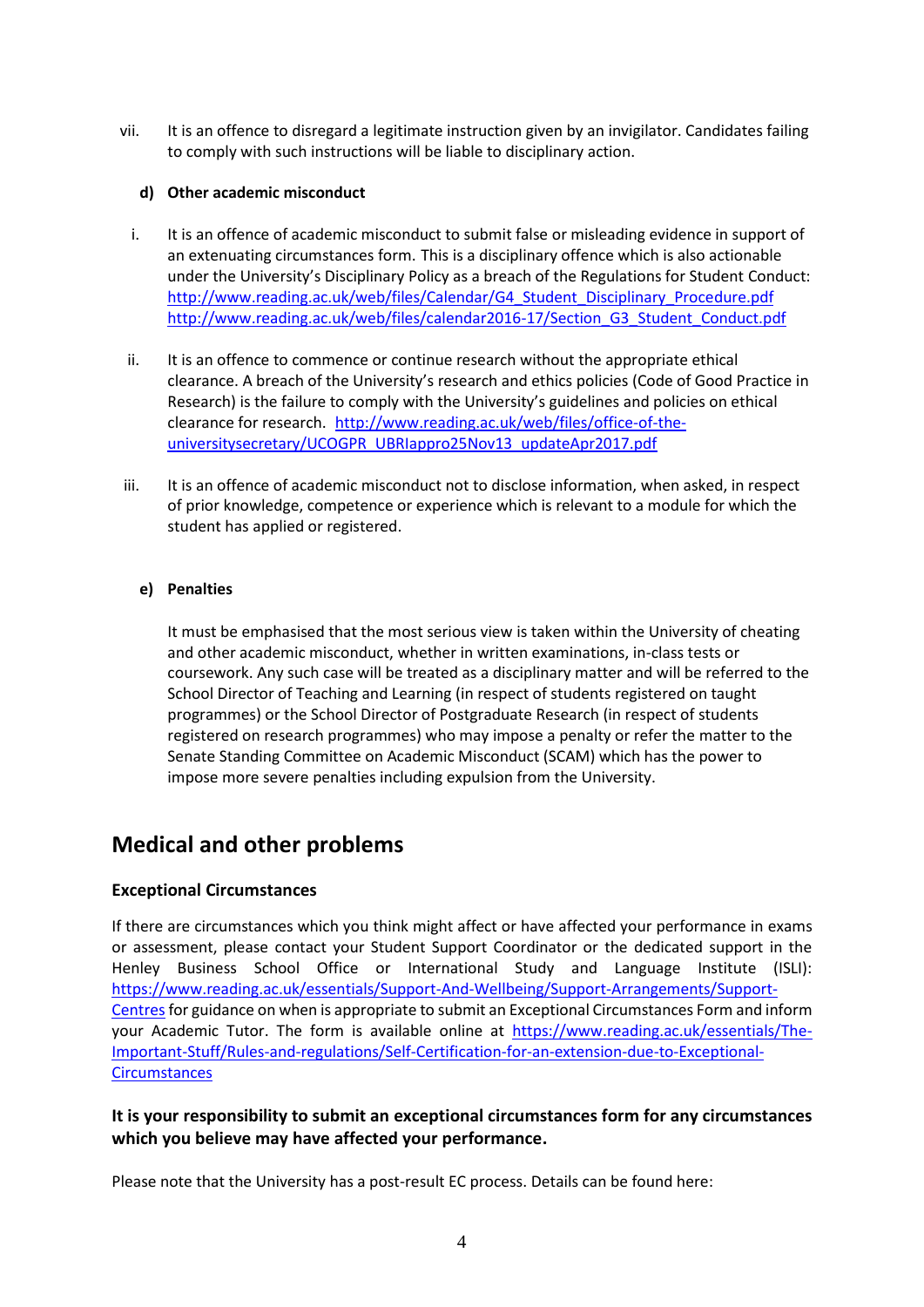[https://www.reading.ac.uk/essentials/The-Important-Stuff/Rules-and-regulations/Exceptional-](https://www.reading.ac.uk/essentials/The-Important-Stuff/Rules-and-regulations/Exceptional-Circumstances)**[Circumstances](https://www.reading.ac.uk/essentials/The-Important-Stuff/Rules-and-regulations/Exceptional-Circumstances)** 

#### **If you do not submit an exceptional circumstances form by the relevant date, your circumstances will not be considered unless you were prevented from submitting the form by insurmountable circumstances.**

A candidate may, at the discretion of the University Standing Committee on Special Cases, be deemed not to have sat an exam if illness or other serious personal circumstance has prevented the candidate from sitting the exam or has significantly affected the candidate's performance. A student who has been deemed not to have sat at the first attempt may sit the exam at the next opportunity as if for the first time.

## **Other information**

#### **Students with specific learning difficulties**

For students who have been assessed as having specific learning difficulties (such as dyslexia or dyspraxia), special arrangements may apply for exams and the marking of written work. Further information is available at [Special arrangements | Exams | University of Reading](https://www.reading.ac.uk/essentials/exams/special-arrangements)

#### **Publication of results**

Please see here for details of when your results will be available online: <http://www.reading.ac.uk/internal/exams/student/exa-publication.aspx>

Students can expect to receive their results in June/July 2022. Exact dates will be published in due course.

#### **Digital Support Fund**

If you do not have access to a computer or laptop, you may be eligible for support from our [Digital](https://www.reading.ac.uk/essentials/Money_matters/Funding/Digital-support-fund)  [Support Fund](https://www.reading.ac.uk/essentials/Money_matters/Funding/Digital-support-fund) to help with access to IT equipment, so contact the [Student Financial Support Team](mailto:studentfunding@reading.ac.uk) to find out what may be available to you.

You can also contact your School or Department to discuss your individual circumstances. Please get in touch as soon as possible so we can help you to find a possible solution.

#### **Results**

More information about results can be found here: https://www.reading.ac.uk/exams/guidance-forstudents/publication-of-results

#### **Re-examination**

Students who fail at first attempt are usually permitted one further opportunity to be re-assessed. The next opportunity to be re-assessed will be in August/September 2022.

Any student still retaining the right to a further attempt at examination after August/September 2022, the next opportunity for you to resit the assessment(s) will be Summer term 2023. Please refer to Section 28 of the Assessment Handbook for more information.

Students who fail overall at second attempt are not permitted to have a further attempt and are required to leave the University.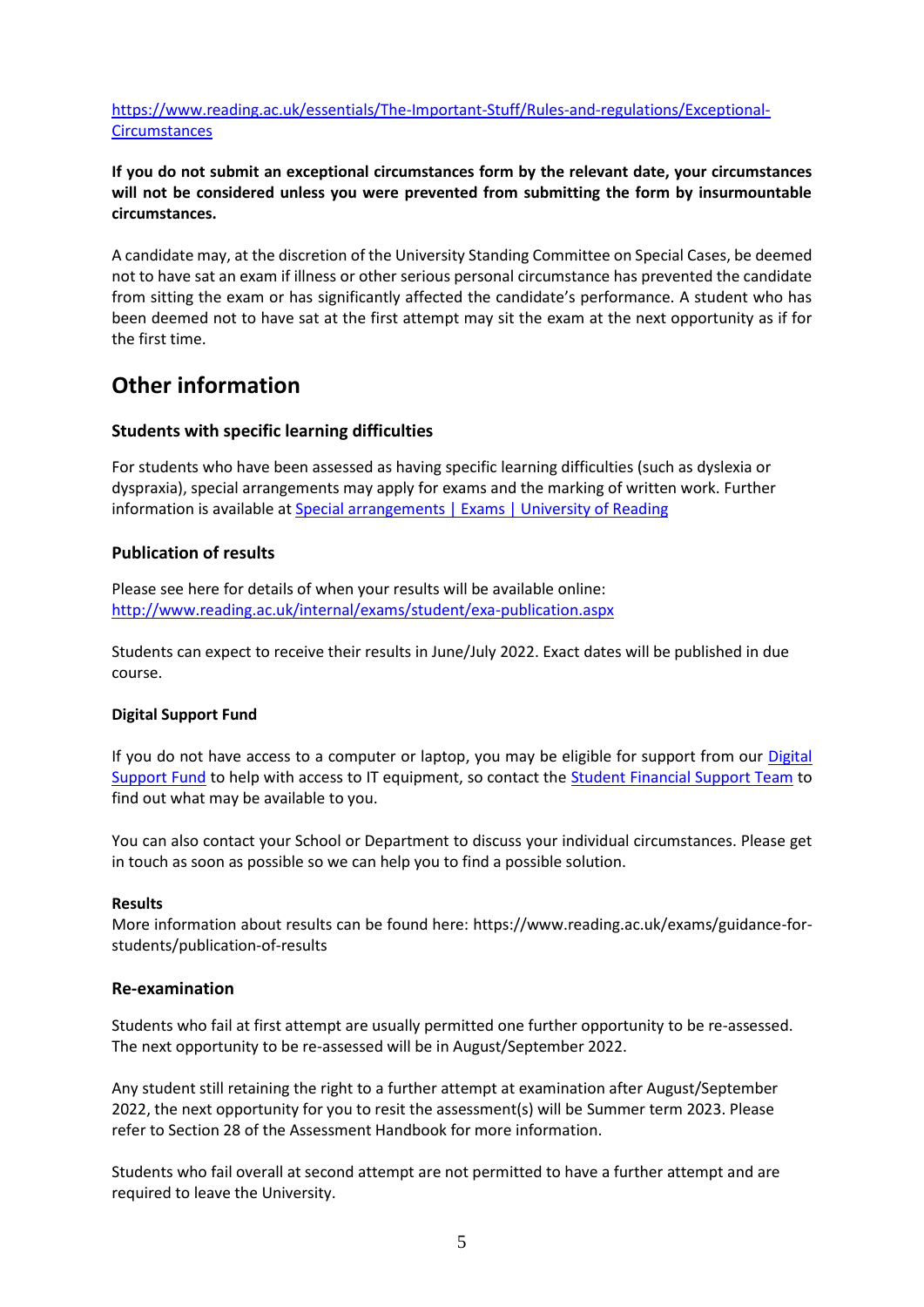#### **Appeals**

The University's appeals procedure is available under the appeals tab at: <https://www.reading.ac.uk/essentials/Exams/Resits>

## **Further information**

Further information on exams and assessment is available on the Exams Office website: Exams | [University of Reading](https://www.reading.ac.uk/essentials/Exams)

Answers to frequently asked questions can be found on the Essentials website: <https://www.reading.ac.uk/essentials/Exams/FAQs/FAQs>

## <span id="page-5-0"></span>**If you have any queries relating to the arrangements for exams, please contact the Exams Team on 0118 378 5522 or email [examinations@reading.ac.uk](mailto:examinations@reading.ac.uk)**

### **In person exams**

#### **Creating a COVID-19 safe exam environment**

We are taking the COVID-19 pandemic seriously and your safety and wellbeing during exams is our priority. We have worked with colleagues across the University to ensure that our exam venues are COVID secure, exams can be taken in a way that does not present unnecessary risks, and continue to monitor the evolving situation and adapt as required.

Each exam will take place with a distance of 2m+ between candidates to minimise risk to others. Windows will be open in each room to increase ventilation.

In line with University policy, invigilators will wear face coverings at all times to keep you safe, and it is also expected that you will wear a face covering while inside the exam venue at all times unless you are exempt. You may be reminded to cover your face by invigilators.

As we continue to prepare and respond to any changes in the local or national situation we will provide advice and information by email.

If in person exams are cancelled due to the situation developing we will contact students as soon as possible.

The measures we have put in place will allow you to take your exams safely while still allowing you the opportunity to achieve to your full ability.

#### **Attendance at exams**

You should [Self-isolate](https://www.gov.uk/government/publications/covid-19-stay-at-home-guidance) (stay at home) if you are required to, for example because you have symptoms of or have tested positive for COVID-19, you have been told to by NHS Track & Trace, or asked to for other reasons. If you are self-isolating for any of these reasons or have received a positive test result for COVID-19 you must not attend any in person exams you have scheduled, though you may sit take home exams if you feel well enough to do so. You will be entitled to submit an extenuating circumstances form following the publication of results for any exams you were not able to sit.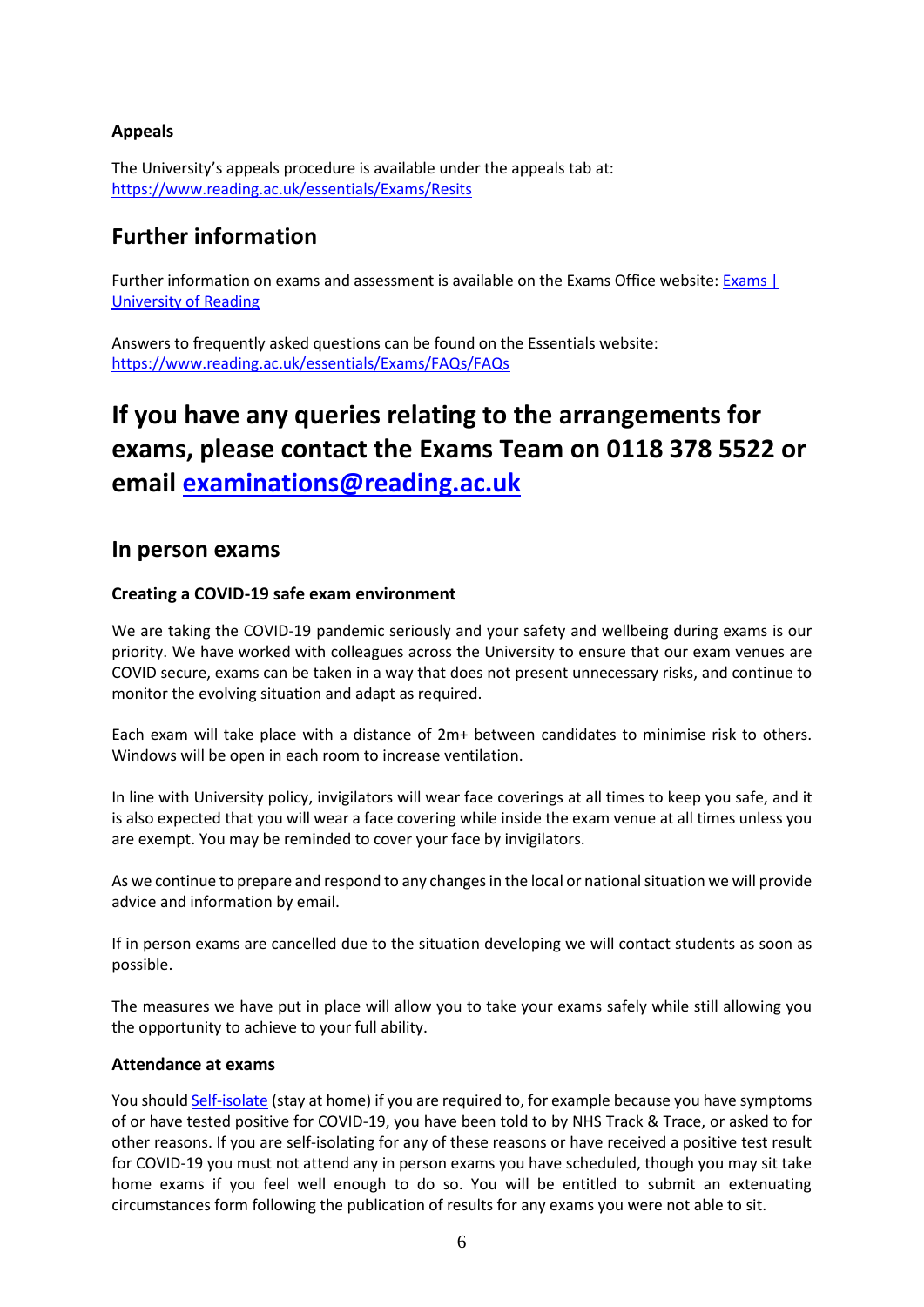If you are attending exams in person, you are strongly encouraged to take two Lateral Flow Tests a week, three days apart before taking your exam. Testing helps to identify those who are not displaying symptoms of COVID-19 but are unknowingly carrying the virus, which will contribute to keeping the number of cases on campus as low as possible.

More information on COVID-19 symptoms and testing can be found here: <https://www.reading.ac.uk/essentials/COVID-19>

Students who are absent will receive a mark of zero for the exam unless it is agreed that there is good reason for the absence on the basis of an exceptional circumstances form (ECF). See the section above on 'Medical and other problems' for procedures relating to extenuating circumstances.

#### **Detailed instructions for exam candidates**

#### **Location of exams**

The location of your exam is shown on your timetable with a specific building under the 'Location'. You can also [view a map](https://www.reading.ac.uk/exams/guidance-for-students/sitting-exams-heres-what-you-need-to-know/maps-for-exam-locations) of where on-campus exam venues are located, if you are unfamiliar with campus.

#### **Before the exam starts**

- Written papers will be held at the venue shown on your personal timetable, published on your RISISweb student portal. Candidates' desk numbers are shown on the Seating List for each exam at the entrance to the exam hall. **If your name does not appear on the seating list for a paper that you believe you should be taking, you should ask to see the Chief Invigilator as soon as you are permitted to enter the exam hall. You will then be allocated a seat.**
- When admitted to the venue, please move according to the directional signage within the building and any instructions from invigilators to the room in which you are sitting your exam.
- If you need to wait outside the venue for admittance, please maintain a 2m distance from others and avoid gathering with people from outside your household. You are recommended to wear a face covering while outside on campus to mitigate the risk of transmission when passing other people.
- Each room is set up with double-width desks. These are uniquely numbered. Please go directly to your seat, taking your belongings with you. Any personal belongings can be placed under the desk you are not sat behind.
- You must bring your University Campus Card to every exam. You must display the card on your desk as a means of identification. If you do not have your Campus Card, you should bring a passport or driver's licence instead.
- You must bring your own drawing instruments as appropriate. Candidates will be permitted to use stencils for making diagrams or drawings of apparatus. Mathematical, statistical and certain other specialist tables will be provided by the University where required. You must not bring any other books or papers to the exam room except where specified by the Examiners.
- Coats and jackets must be stored under the desk adjacent to the one you are seated behind, along with any bags.
- You must not have a mobile phone or smart watch on your person during an exam, even if it is switched off (please see 'Mobile phones and other valuables' below for more information). You may be asked to turn out your pockets if you visit the toilet during an exam.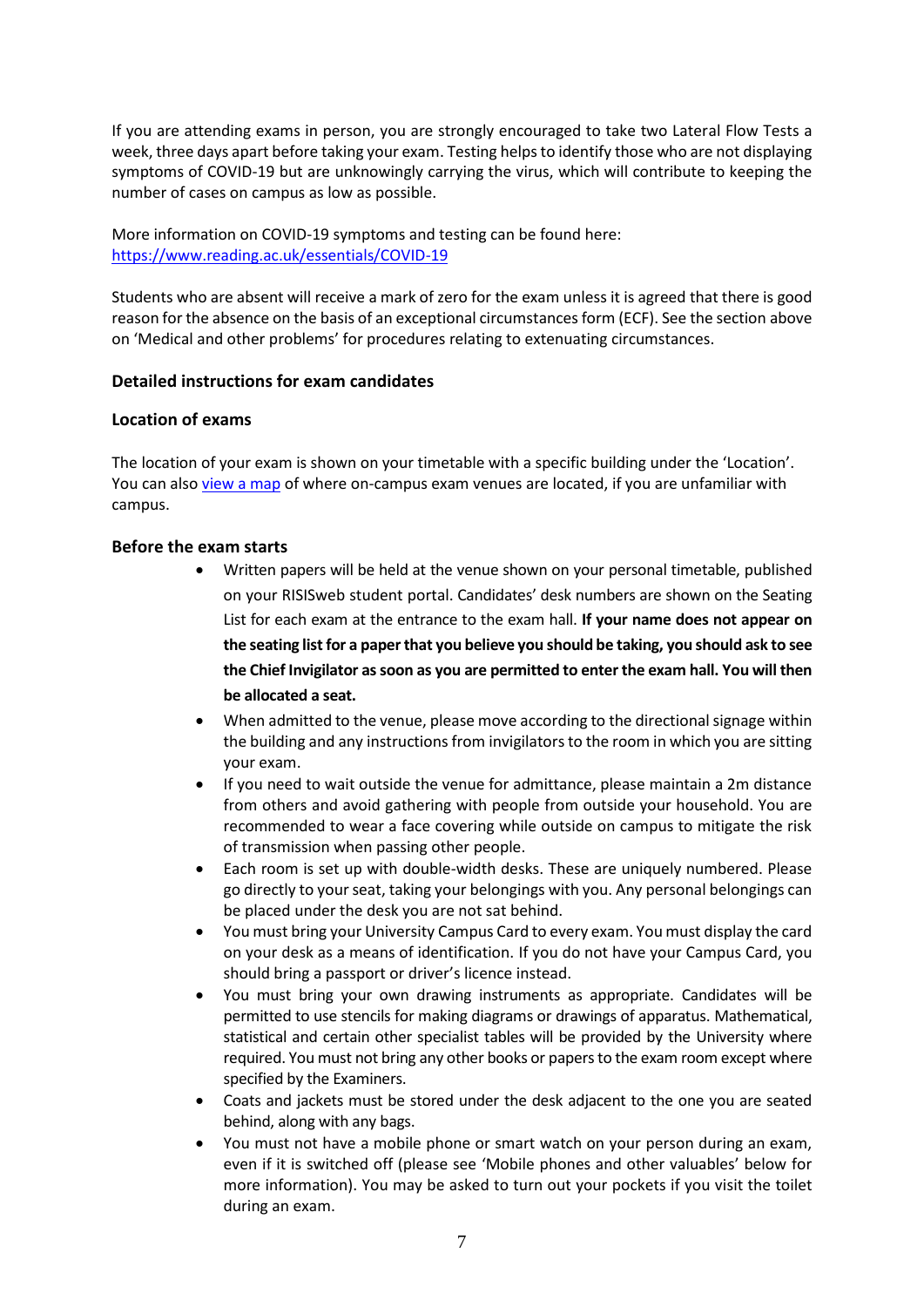- You must not have a pencil case or other container in the vicinity of your exam desk, unless the pencil case or container is transparent.
- If you cannot attend an exam through illness you must notify the Exams Team (tel: 0118 378 5522) wherever possible before the paper(s) take place and should then follow the procedure indicated below in the section 'Medical and other problems'.

#### **During the exam**

- Invigilators will maintain a 2m distance from candidates sitting exams where possible, though it will be necessary for them to conduct brief interactions at a shorter distance.
- If you need to speak to an invigilator for any reason, you should raise your hand and wait for an invigilator to come to your desk.
- If you have any queries about the material provided or about possible errors in your question paper, please consult the invigilator immediately. The invigilator may ask you to step outside the room to clarify your query in order to maintain social distancing.
- If you wish to leave the room before the end of the exam, whether temporarily to use the toilet or permanently, you must ask the invigilator for permission.
- Shortly after the start of each exam session, the invigilator in charge will walk round the room noting the desk number of any absentees. **It is essential that you sit at the correct desk.** Please note that candidates sitting at the wrong desk will be reported absent and may receive a mark of zero for the exam.
- You should write the module/exam paper code on the cover of each answer book used. This code should also be quoted in any correspondence about an exam paper. In accordance with the University's system of anonymous marking, you should write your five digit candidate number (Exam No.) (which is given on your timetable and will also appear on the seating list) on the front of each answer book. **It is therefore essential that you know your candidate number.** You should also write your name in the strip on the right hand side of each answer book, then fold over and seal the strip so the name is obscured. This is to ensure that the examiners do not know the identity of the candidate whose script they are marking. The seal is only broken if there is a mistake in the exam number written down by a candidate, or after the mark for the script has been agreed. You will find instructions on the cover of each book.
- Please write answers in ink, not pencil. You may only use pencil for graphs and diagrams.
- Use both sides of the paper in writing answers. The answer to each question should start at the top of a fresh page. All rough work should be done in the answer book and should be crossed through before the end of the exam. You may use the inside front and back cover to do rough work if you wish.
- No candidate will be permitted to enter the exam room after 30 minutes from the beginning of any exam, and no candidate will be permitted to leave until 30 minutes has elapsed.

#### **Mobile phones and other valuables**

You are advised not to bring valuables to exams and to keep money and keys on your person. The University cannot accept any liability for loss or damage to any property in exam centres, howsoever caused.

## **You must not have a mobile phone or smart watch on your person during an exam, even if it is switched off.**

If you are caught with a mobile phone or smart watch anywhere in the exam centre (including the toilets) it will be considered cheating. If you enter the exam room with a phone or smart watch, please switch it